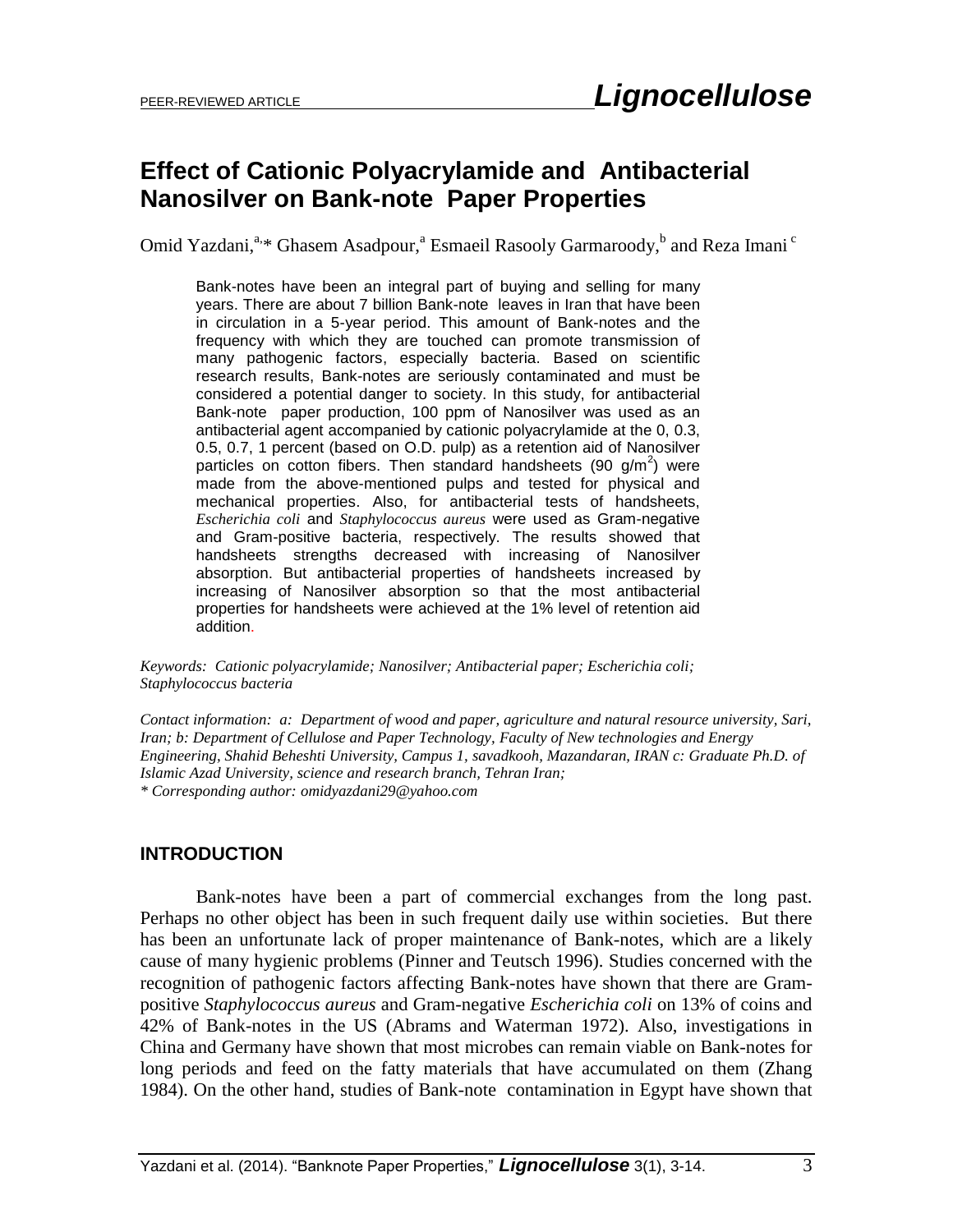65% of the Bank-notes were contaminated with intestinal bacteria (Dave 2005). *Escherichia coli* bacteria belong to a big and various family of bacteria, some species of which cause diseases such as diarrhea, urinary channel infections, and respiratory conditions. This type of bacteria is one of the important factor of traveler's diarrhea. It has been reported that *Escherichia coli* bacteria was observed on 60% of Bank-notes in butcheries, 10% in poultry shops, and 5% in fish food shops and confectioneries (Zarei *et al*. 2008). The other pathologic factor is the *Staphylococcus aureus* family. The toxin of this bacteria causes vertigo, diarrhea, vomiting, skin infection, marrow infection, and blood infection (Leyinson *et al.* 2000). It was further reported that 55% of Bank-notes in butcheries, 40% in ice-cream shops, 30% in bakeries, 25% in fast food establishments, and 10% in confectioneries were polluted with *Staphylococcus aureus* bacteria (Zarei *et al.* 2008). Due to pathogenic factors resistant against medications and antibiotics, it is difficult to effectively inhibit infectious diseases. Development of tolerance by bacteria against the available antibiotics is a serious problem affecting the general health. In his regard, nanotechnology opens new ways to fight and prevent diseases by confronting the problem at an atomic scale (Kermanshahi 2008).

Among the best nanomaterials with antimicrobial properties, nano-metals that show high chemical activities by surface crystallographic structure are especially significant. Among these materials are products incorporating of silver ions and silverbased compounds. Nanosilver particles have antibacterial, antifungal, and antiviral properties, and antibacterial surfaces can be created by adding small amounts of this material; even a small quantity equates to many particles per unit area (Kermanshahi 2008). It has been found that a Nanosilver suspension was able to eliminate many of the recognized bacteria and even HIV viruses (Csreen *et al.* 2007). Nanosilver particles elliminate bacteria by closing up respiratory tracts and by affecting the metabolism and reproduction of the microorganism (Kelasen 2000).

An investigation was performed on two materials, chitosan and Nanosilver particles to produce filter paper (Imani *et al.* 2011). Nanosilver particles were applied as negatively charged layers over the fibers (LBL). It was found that with increasing numbers of the layers, there were increases antibacterial properties, so that bacteria growth at eight layers of the mentioned materials, as measured by a turbidity test, reached to zero. Also, the antibacterial property of papers was assessed against five types of bacteria. The effects of different antibacterial materials were different. Chitosan showed a better effect on *Basibs Sobtilitis* bacteria. By contrast, Nanosilver particles were more efficacious against *Staphylococcus aureus* and *Escherichia coli* (Imani *et al.* 2011). In another investigation to achieve better performance of silver particles, CFGI compound was produced on fibers pretreated with the chelating monomer glycidyl methacrylateiminodi acetic acid (Gma-ida), and this treatment caused more bonding of Nanosilver particles to the fibers. Antibacterial performance was improved. With increasing concentration of Gma-ida solution, more silver was absorbed to fibers. Nanosilver with a particle size of 75 nm was said to have better performance (Chen and Chiang 2008). Also, Nanosilver particles with size of 25 nm and concentration of 25 and 50 ppm on the basis of ethanol were used for making antibacterial cloth fibers that were added to cloth before and after dyeing. When cloth was examined with an antibacterial test after dyeing,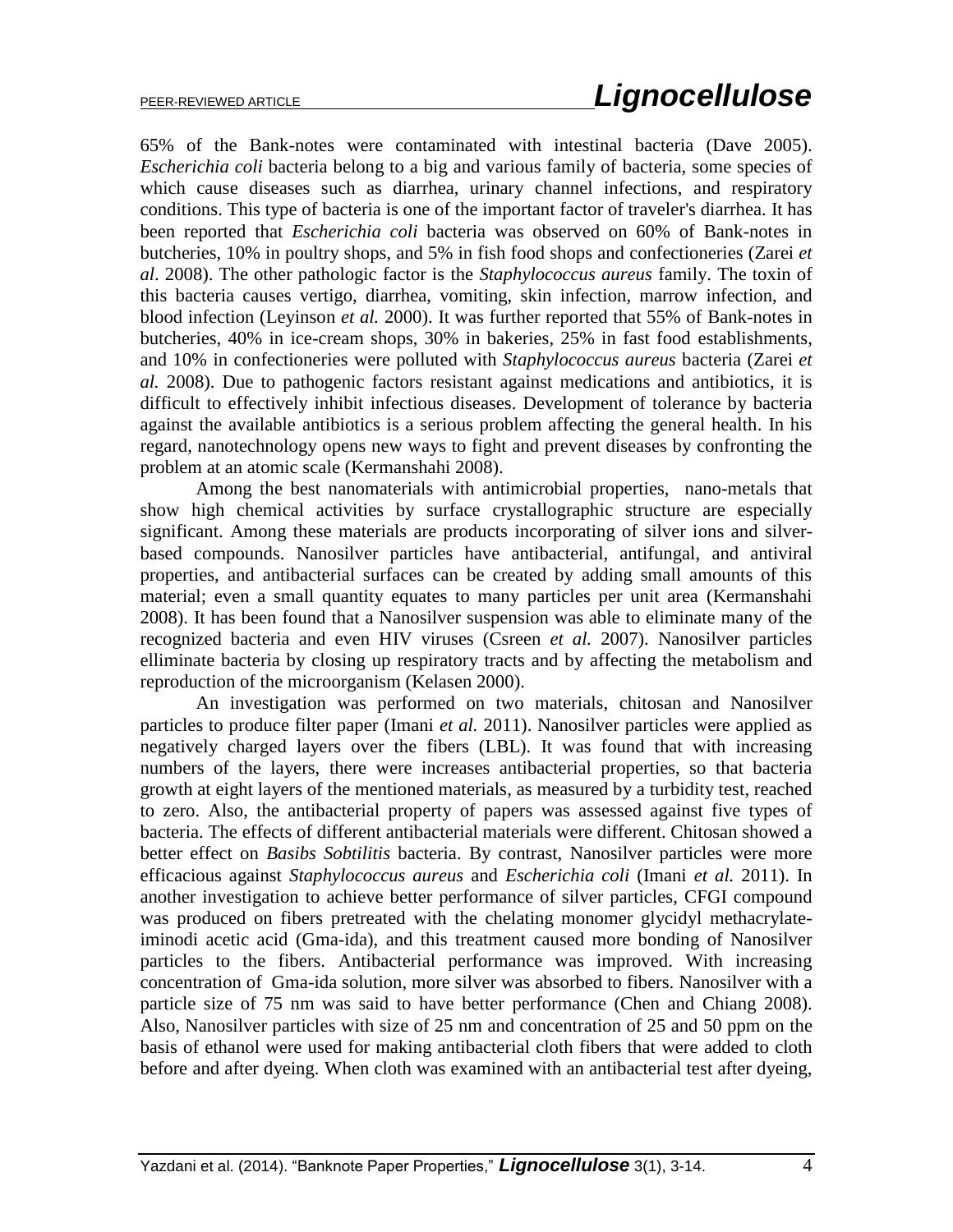it showed more efficacy. The suitable concentration of Nanosilver suspension to cloth treatment was reported as 50 ppm (Lee and Yeo, 2003).

Despite the fact that most infectious diseases can be transferred by touching biotic objects such as Bank-notes (Pinner and Teutsch 1996), no research has been reported about making antibacterial Bank-note paper. So the present study may be unique in its consideration of Nanosilver particles due to antibacterial properties, non-toxicity, and environmental friendly character as an antibacterial agent in Bank-note paper production.

#### **EXPERIMENTAL**

#### **Materials**

Industrial cotton pulp was provided with a Schopper-Riegeler ( ${}^{\circ}$ SR) value of 51, a consistency of 3.1%, and a pH of 7.2. Also, Nanosilver (with 4000 ppm concentration and 50 nano-meter particle size made by Rangdane Sharif company) and cationic polyacrylamide (with medium cationic charge with Farinret K325 trademark made by Degussa Co.) were used as antibacterial agent and retention aid, respectively. For antibacterial test of papers, the two bacteria including Gram-negative *Escherichia coli* ATCC: 25922 and Gram-positive *Staphylococcus aureus,* ATCC, which were provided by Dr. Ghahari of the medical diagnosis laboratory in Babolsar city, were used. Brain Heart Infusion Broth (BHIB) and Nutrient agar both made by Biolife company were used as liquid and solid culture medium, respectively.

#### **Methods**

The pulp consistency was decreased to 0.3% and stirred to homogenize it for 15 minutes. Cationic polyacrylamide (CPAM) with 1% concentration was added at the levels of 0, 0.3, 0.5, 0.7, and 1%, and then a constant level of 100 ppm nano silver was added to the pulp. Standard handsheets were made according to ISO 5269/1 and tested to evaluate physical and mechanical properties (Table 1). Surface fibers in Bank-note paper must be have good bonding so that they will not separate from the paper when the metal surface bearing the tacky ink is separated from it during printing. Hence, a wax test was carried out, in which the end part of a series of wax pieces is softened over a flame and put over the paper. The wax pieces are separated from the paper surface rapidly after 15 minutes. So the most highest number of wax (representing higher strength) that doesn't result in damage to the paper is accepted as wax test.

| Test   | Paper basis      | Tear     | Folding                  | Smooth-    | <b>Breaking</b> | Ash        |
|--------|------------------|----------|--------------------------|------------|-----------------|------------|
|        | weight           | strength | strength                 | ness       | length          | content    |
| Unit   | $\frac{ar}{m^2}$ | mN       | $\overline{\phantom{0}}$ | %          | m               | %          |
| Test   | <b>ISO</b>       | iso      | <b>ISO</b>               | <b>ISO</b> | <b>ISO</b>      | <b>ISO</b> |
| method | 536:1976         | 1974     | 5626                     | 5627       | 2493            | 2144:1997  |

| <b>Table 1. Tests and Standards</b> |  |  |  |  |  |
|-------------------------------------|--|--|--|--|--|
|-------------------------------------|--|--|--|--|--|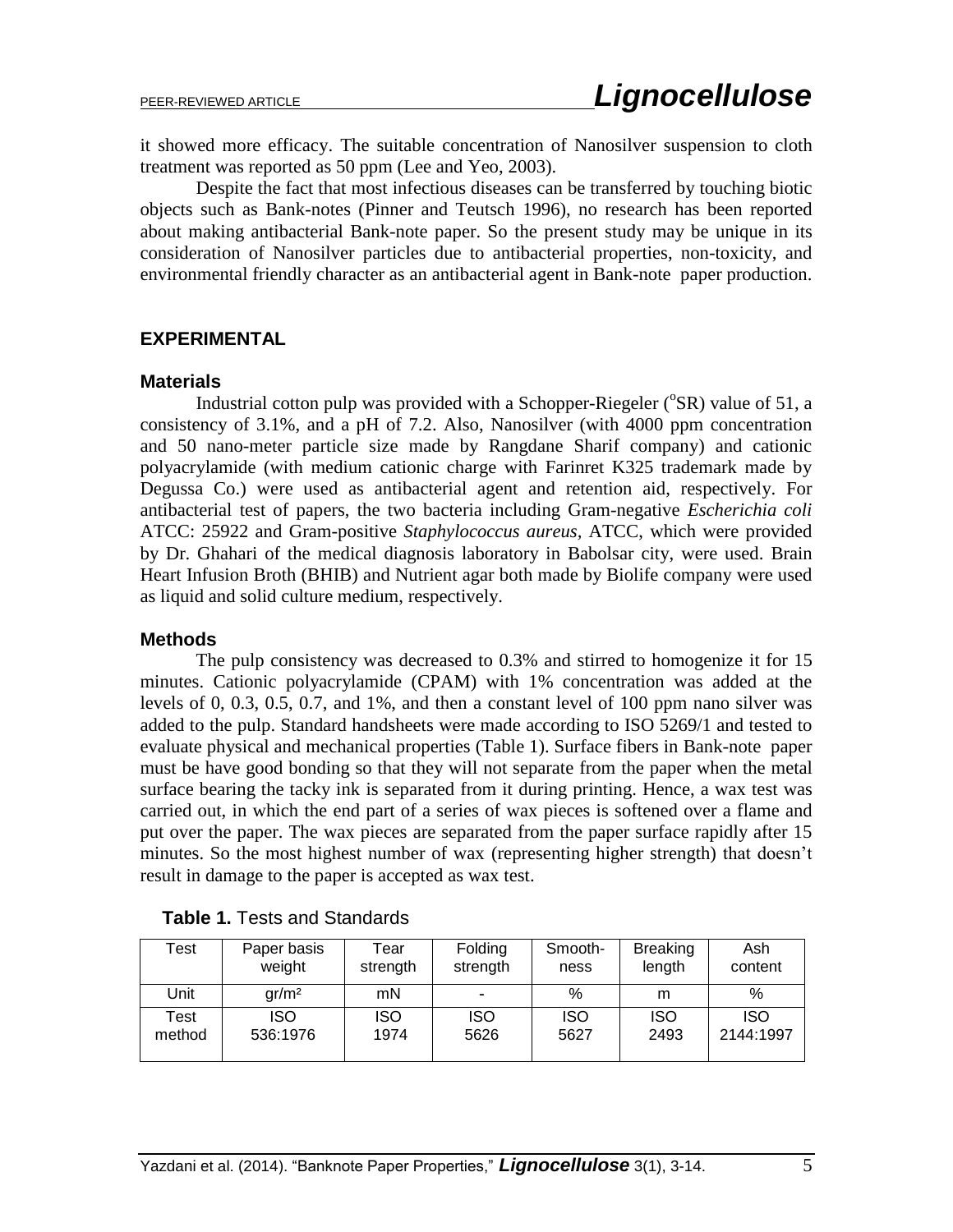Antibacterial properties of handsheets were also assessed with a turbidity test, using a Spectrophotometer 6300. Culture medium (BHIB) was placed in an autoclave (15 min at 121°C), and treated and untreated handsheets were sterilized in an oven (0.5 g, 2 h and 150°C) were sterilized. Sterilized papers were inserted into a tube containing sterilized culture; then 0.05 mL with 0.05% concentration of *Escherichia coli* and *Staphylococcus aureus* were added separately and put into a shaker incubator (160 rpm and 37°C) over one night. Controls were also run in parallel. All experiments were conducted in triplicate. Also, some pieces of paper were exposed on the solid cultures for evaluation of bacterial growth on papers by optical microscope.

## **Statistical Analysis**

All results were analyzed by analysis of variance, and the Duncan test was used to compare of averages. SPSS software was used for all analyses.

## **RESULTS AND DISCUSSION**

#### **Ash Content**

As can be seen in Fig. 1, ash content was increased with increasing CPAM level at a 95% confidence level. This can be due to amine groups on cationic polyacrylamide that join well to fiber, leading to some fine flocks of the fibers and also trapping and retaining the Nanosilver particles. This finding confirmed the results of Mokhtari (2011).



**Fig. 1.** Effect of CPAM and nano silver on ash content of Bank-note paper

#### **Bulk Density**

Effects of CPAM and Nanosilver addition on the bulk density of handsheets are shown in Fig. 2. It is clear that by increasing the CPAM level, the bulk density was decreased. This is probably due to fines retention between fibers. When dry strength agents such as polyacrylamide adheres to fibers, it forms bridges between fibers and increases bonding among the fibers (Scott 2006). The polyacrylamide, due to its cationic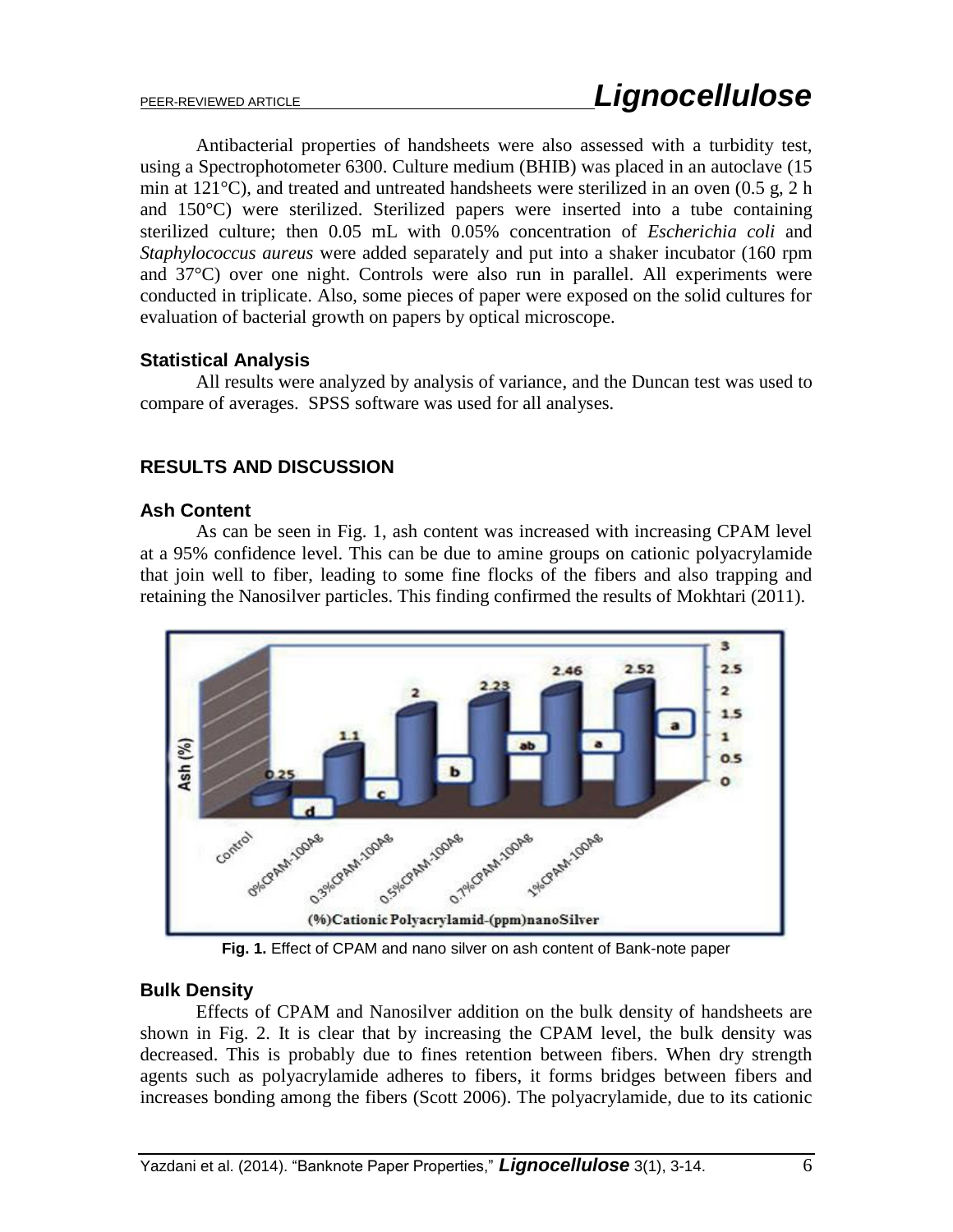charge, adsorbs fines and Nanosilver. Filling of empty space between fibers with Nanosilver may help account for the observed decline in caliper. Also, cationic polyacrylamide causes hydrogen bonding between fibers and prevents fines from being removed.

Due to Interactions of CPAM and Nanosilver, fines absorb more and by forming of hard and tiny flocks, caliper and subsequently bulk density of paper decrease. These results also confirmed the finding of Ebrahimi (2011).



**Fig. 2.** Effect of CPAM and nano silver on bulk of Bank-note paper

## **Smoothness**

Smoothness of paper surface is an important property for printed paper such as Bank-notes, which need more smoothness compared to other grades of paper (Scott 2006). As Bank-note paper is printed on both sides, there should be little difference between the two sides.

Figure 3 shows that by adding CPAM and Nanosilver particles, smoothness of the paper was increased compared to the control. It is worth noting that by adding of CPAM, smoothness appeared to be decreased, but the apparent effect was not statistically significant. Also, the difference between the two sides of paper is decreased by adding CPAM level that it might be related to more absorption of fines (Miyanishi, 1998). Smoothness difference between two sides of paper is decreased with an increasing addition of retention aid.

## **Wax Test for the Surface Strength of Paper**

Surface fibers should be firmly bonded to the sheet when detaching steel printing plates and offset blankets from the surface, not separated or removed. One of the most common methods of determining of paper strength in the Z-direction is the wax test. The wax standards are numbered from 2A to 26A based on their adhesion power. In this study, the wax index was 10A for all samples and without meaningful difference between all by increasing in CPAM and Nanosilver levels(Fig. 4).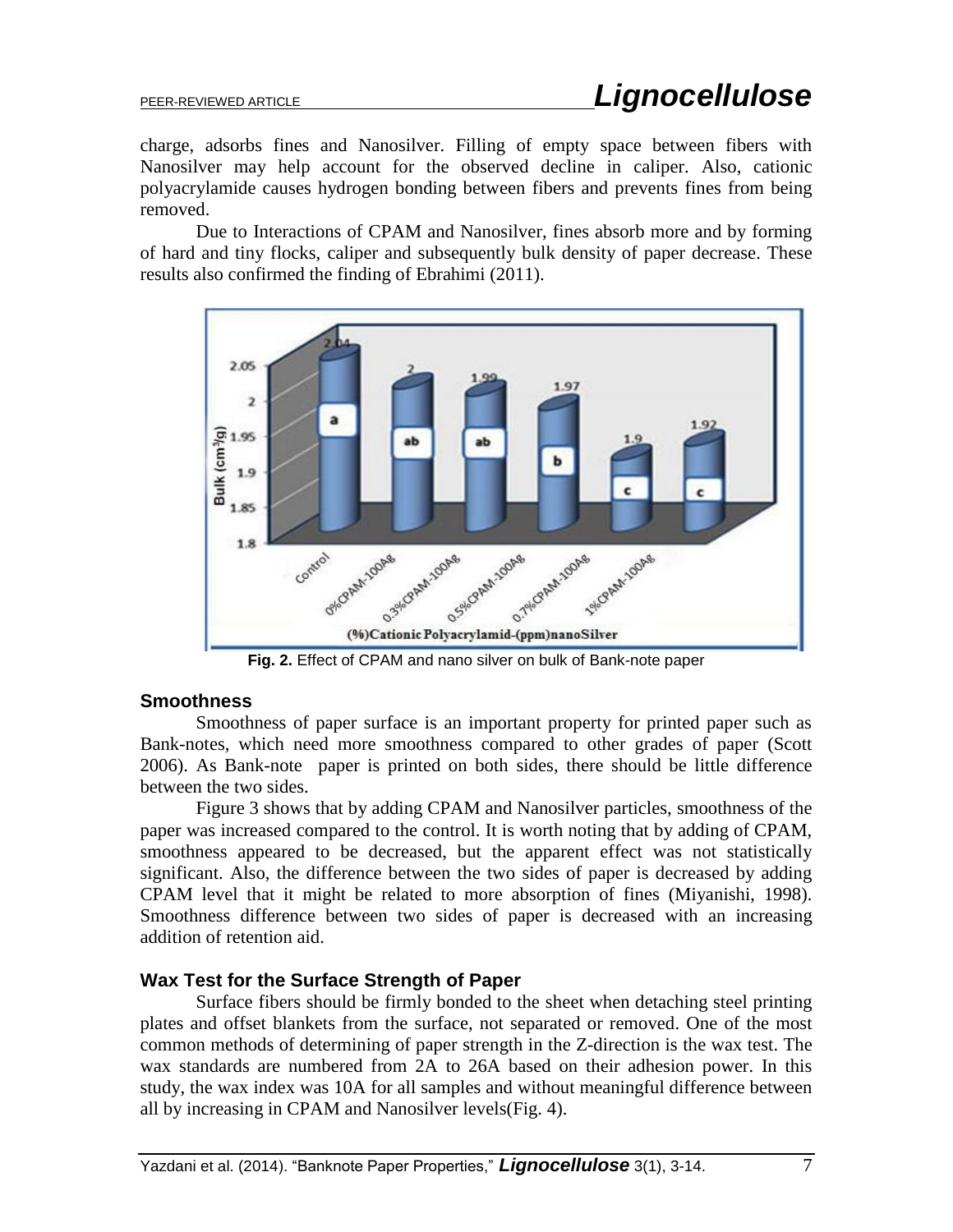

**Fig. 3.** Effect of CPAM and nano silver on smoothness of Bank-note paper

In evaluation of raw material efficacy in bank note paper production, Erfani (2011) reported a wax index of 16A. Due to use of a trimming refiner and also surface sizing in the final step of paper machine in Bank-note production, a value of 10A could be accepted for surface strength of handsheets.



**Fig. 4.** Effect of CPAM and nano silver on wax index of Bank-note paper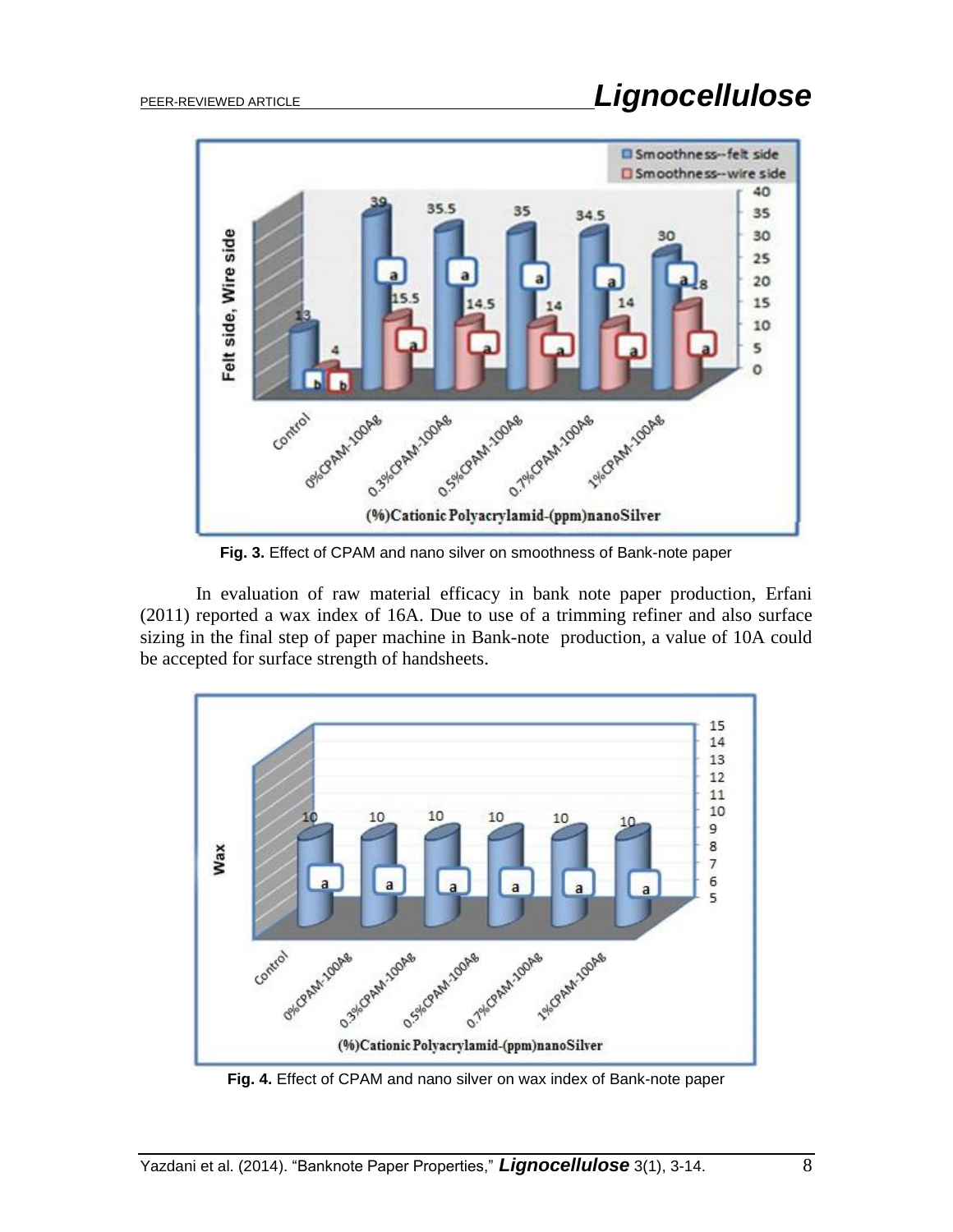### **Breaking Length**

The most important factors affecting the breaking length of paper are the number and quality of bandings between fibers (Testova 2006). Tensile strength directly shows a key aspect of the durability and final functionality of many products such as Bank-note .

According to the Fig. 5, the breaking length decreased with the increase of CPAM level. Reduction of breaking length due to retention aids addition can be attributed, at least in part, to more absorption of nano silver and also increasing porosity or flocculated character of Bank-note paper (Roberts *et al* 1986). By increasing of bonding involving the fiber-CPAM-silver combination, fiber-fiber bonding decreased, resulting in a considerable decline in breaking length. Also, weak formation and flock formation decreases the breaking length. As tensile strength decreased even without retention aids, much of the decrease can be attributed to Nanosilver as a major factor (Imani 2011).



**Fig. 5.** Effect of CPAM and nano silver on breaking length of Bank-note paper

## **Tear Strength**

Tear index depends on fiber length, individual fiber strength, and Relative Bonding Area (RBA). In the case of a sheet having low RBA, tear strength is more dependent on fiber-fiber bondings, whereas by increasing of bonding, individual fiber strength becomes crucial in tear index (Testova 2006). Tear index is one of the paper quality parameter that affects the runability of a paper machine.

As can be seen in Fig. 6, tear index was decreased with increasing consumption of retention aid. This can be related to increased retention of fines as well as decreasing in average fiber length. On the other hand, the presence of Nanosilver between fibers will tend to reduce fiber bonding, leading to a decrease in tear strength. These results confirmed Ebrahimi's report (2011), which indicated that by increasing filler retention on CMP fiber, tear strength was reduced.

## **Folding Endurance**

This test involves a combination of tensile strength, elongation, flexibility, compatibility, shear stresses, and relative fiber length change (Erfani 2011). According to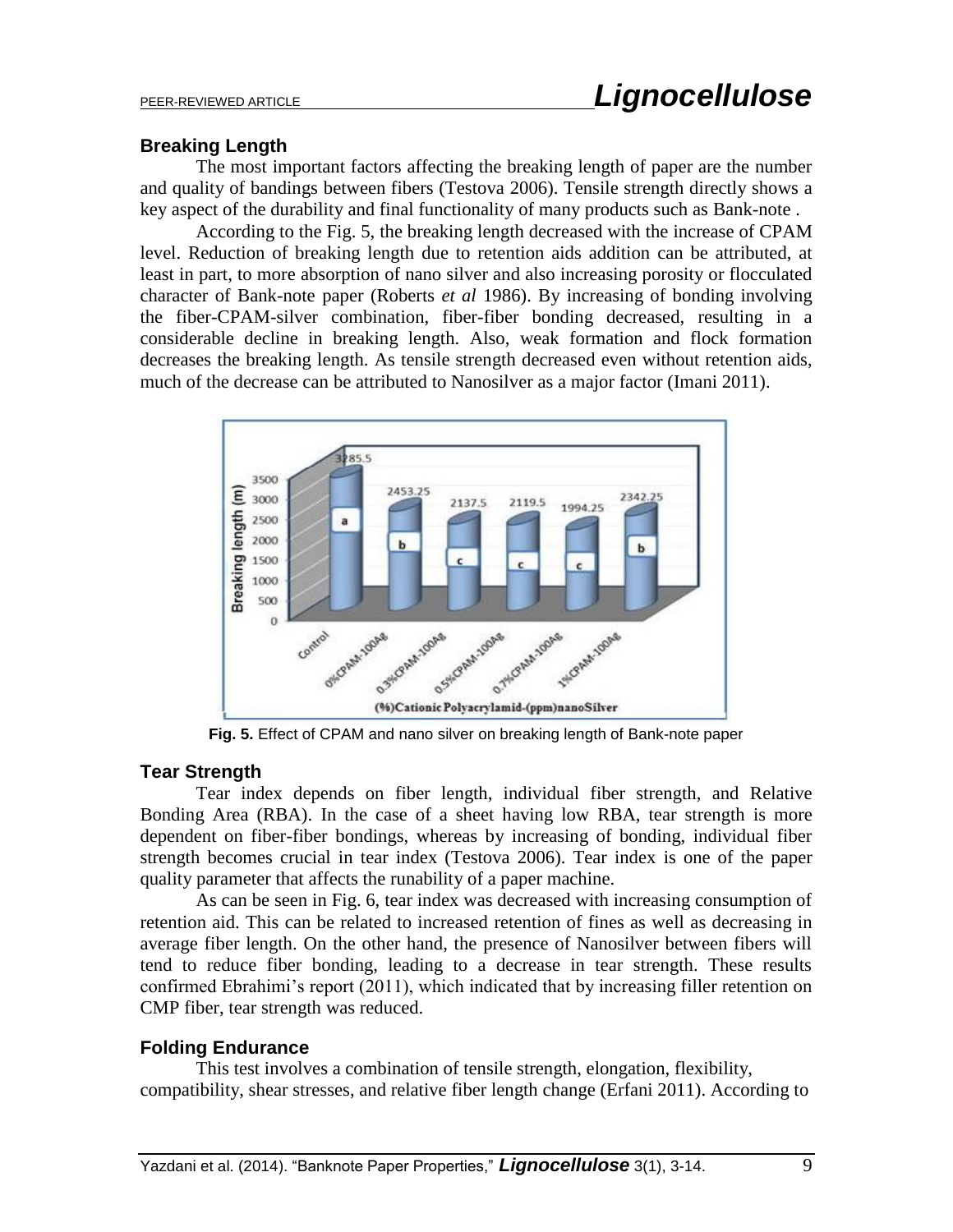Fig. 7, by adding CPAM to the furnish, along with the addition of Nanosilver, the folding endurance declined. This probably can be attributed to a lack of hydrogen bonding between cotton fibers. Addition of filler in paper results in a weakening of the fiber network, lack of long fiber in pulp suspension, and a higher level of fines in the paper; such changes are consistent with a decrease in folding endurance (Erfani 2011). As can be seen in Fig. 7, folding strength of handsheets was very low and there was considerable difference between the values obtained in the present work compared to the common level of Bank-note paper folds (about 5000). This difference probably can be attributed to the properties of the pulp that was provided before the trimming refiner. A trimming refiner causes fiber fibrillation and increases hydrogen bonds in paper machine before papermaking.



 **Fig. 6.** Effect of CPAM and nano silver on tear index of Bank-note paper



 **Fig. 7.** Effect of CPAM and nano silver on folding strength of Bank-note paper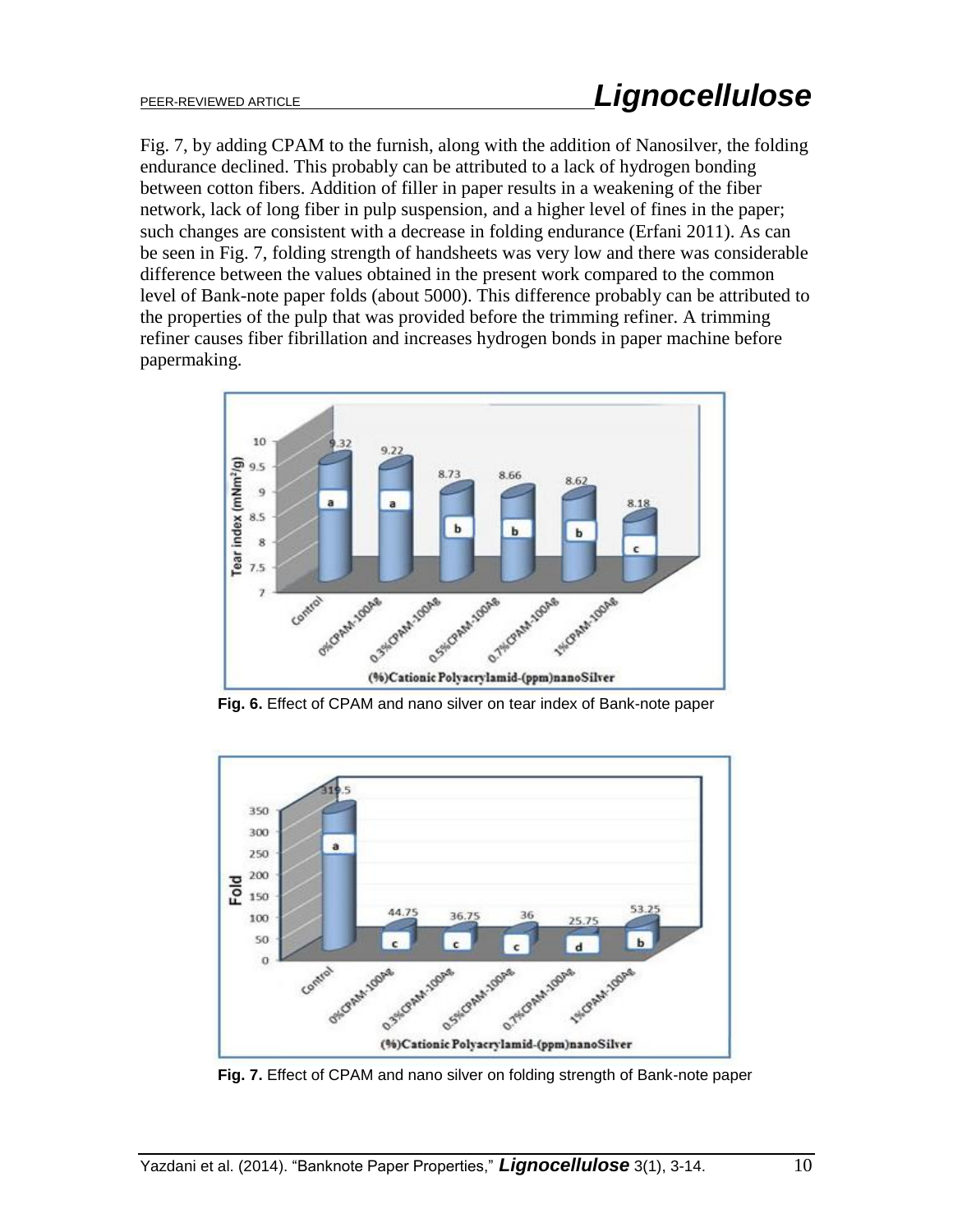#### **Biological Test of Bank-note paper**

According to Fig. 8, for both types of bacteria *Staphylococcus aureus* and *Escherichia coli*, by increasing the amount of CPAM, the UV adsorption was reduced and the greatest reduction was obtained when using retention aid at the 1% level. This shows that higher adsorption of Nanosilver led to higher anti-microbial effects in handsheets. Also, turbidity in samples including *Staphylococcus aureus* was lower. As a rule, Gram-positive bacteria are more sensitive to Nanosilver particles than Gramnegative bacteria due to a difference in the cell walls. In Gram-positive bacteria, the cell wall is rich in mucopeptide component, while in Gram-negative ones the cell wall just contains a thin layer of mucopeptide and is primarily composed of lipoproteins and lipoprotein polysaccharides. Therefore, *Escherichia coli* shows more resistance to antibacterial materials (Tassou and Nychas1995). The present findings confirmed the other results reported by Sondi *et al.* (2004) and Giange *et al.* (2004). It is clear in Fig. 8 that treated paper showed higher resistance to bacteria than the reference samples.



**Fig. 8.** Effect of CPAM and nano silver in Bank-note paper on turbidity of bacterial medium

#### **Microscopic Investigation**

Figure 9 shows the optical microscope images of papers on the solid culture in the vicinity of bacteria. As can be seen, *Esherichia coli* was able to grow more abundantly and closer to paper due to greater resistance to Nanosilver than *Staphylococcus aureus.* Therefore, the inhibition zone in *S. aureus* was larger. These images confirm the results of the previous section. The present findings are consistent with the results of Haji Mirza Baba *et al.* (2011). The results provide evidence of the reaction mechanism of Nanosilver with biological macromolecules, inhibition zone formation, and also the transformation of microorganism by conversion of SH bond of proteins that are present on the bacterial surfaces. These proteins give rise to a bulge in the outside of cell membranes and allow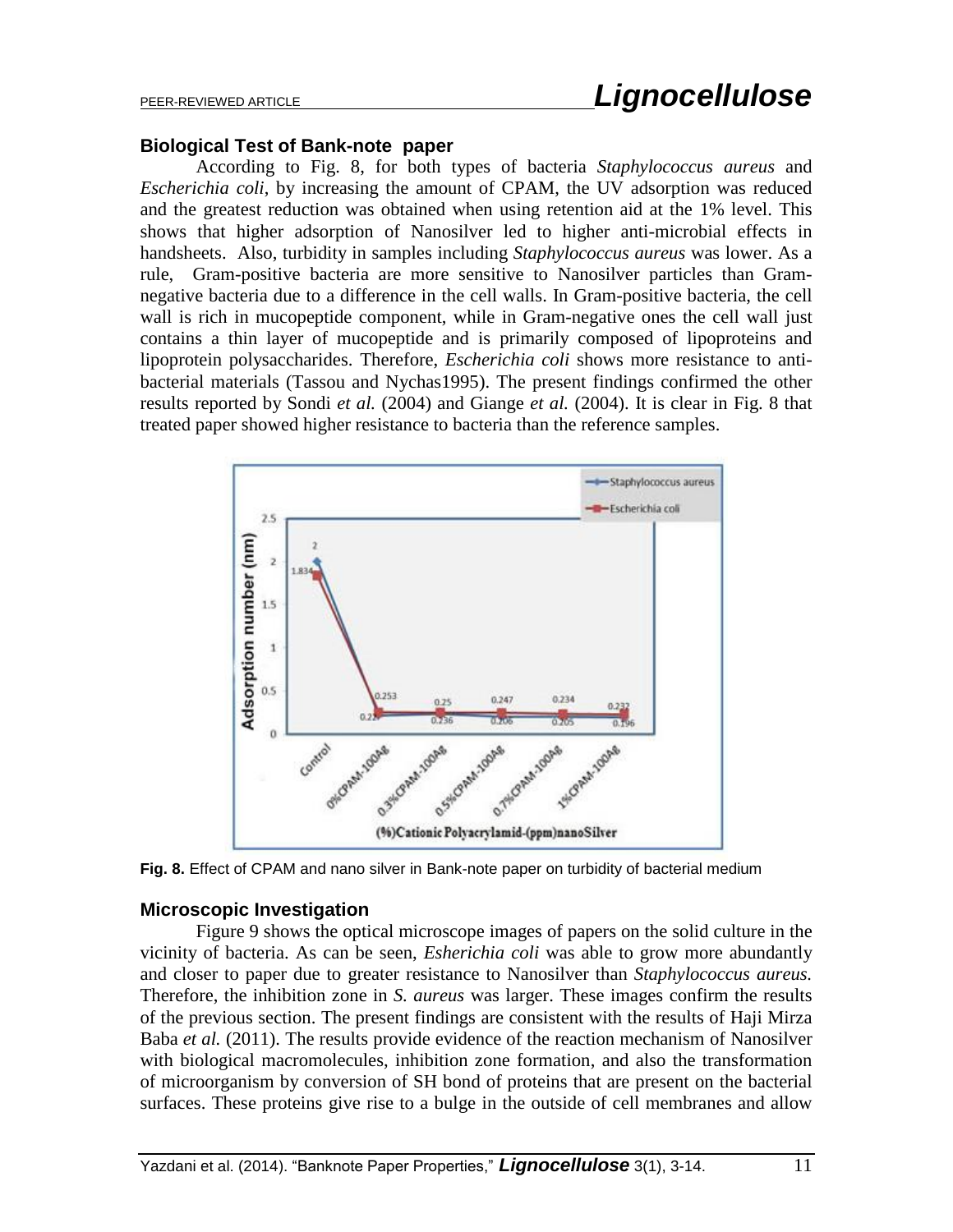passage of nutrients through the cell wall (Baumgartner and Cooper 1996; Sung Kaworn *et al.* 2007). In this mechanism, Nanosilver particles release silver ions over time. These ions convert SH bonds to SA-g bonds in the microorganism membrane during the substitution reaction. In this way, Nanosilver particles deactivate protein, reduce permeability of membrane, and finally cause the cell death (Tahan *et al.* 2006; Fengetal 2000; Stoimenovetal 2002).



**Fig. 9.** Optical microscope image (magnification 4x) of treated paper with nano silver and control that tested with bacteria (a: control sample for *Staphylococcus aerus* growth; b: treated sample for *Staphylococcus aerus* growth; c: control sample for *Escherichia coli* growth; d: treated sample for *Escherichia coli* growth

## **CONCLUSIONS**

At present, much attention is being given to the addition of nanoparticles to achieve essential interactions during the formation process of paper. Although usage of nanoparticles can provide a lot of advantages, it is very important to determine how best to use such products and how much of the nanoparticle is appropriate for the system. In fact, due to the change in pulp composition and even in the nanoparticles themselves (in terms of size and type), there are different interactions and changes in wet end chemistry. For this reason in spite of positive effect of nano particles, there is still a need for plenty of research in order to achieve better and different utilization of this system.

The present research was done to investigate the effect of poly-acrylamide and Nanosilver on physical and mechanical properties of paper pulp. Five levels of cationic poly-acryl-amide (0, 0.3, 0.5, 0.7, and 1%) were applied. Results showed that the best retention of Nanosilver as well as paper properties were obtained in at the 0.3% level of CPAM consumption.

Preservative properties of Nanosilver in recent decade have attracted much attention. In this research, Nanosilver used in paper pulp as an additive led to decreasing physical and mechanical properties of Bank-note paper, but in terms of biological resistance to bacteria, it was very effective. Anti-bacterial properties of paper were increased by applying of 1% Nanosilver. By adding of low levels of Nanosilver in pulp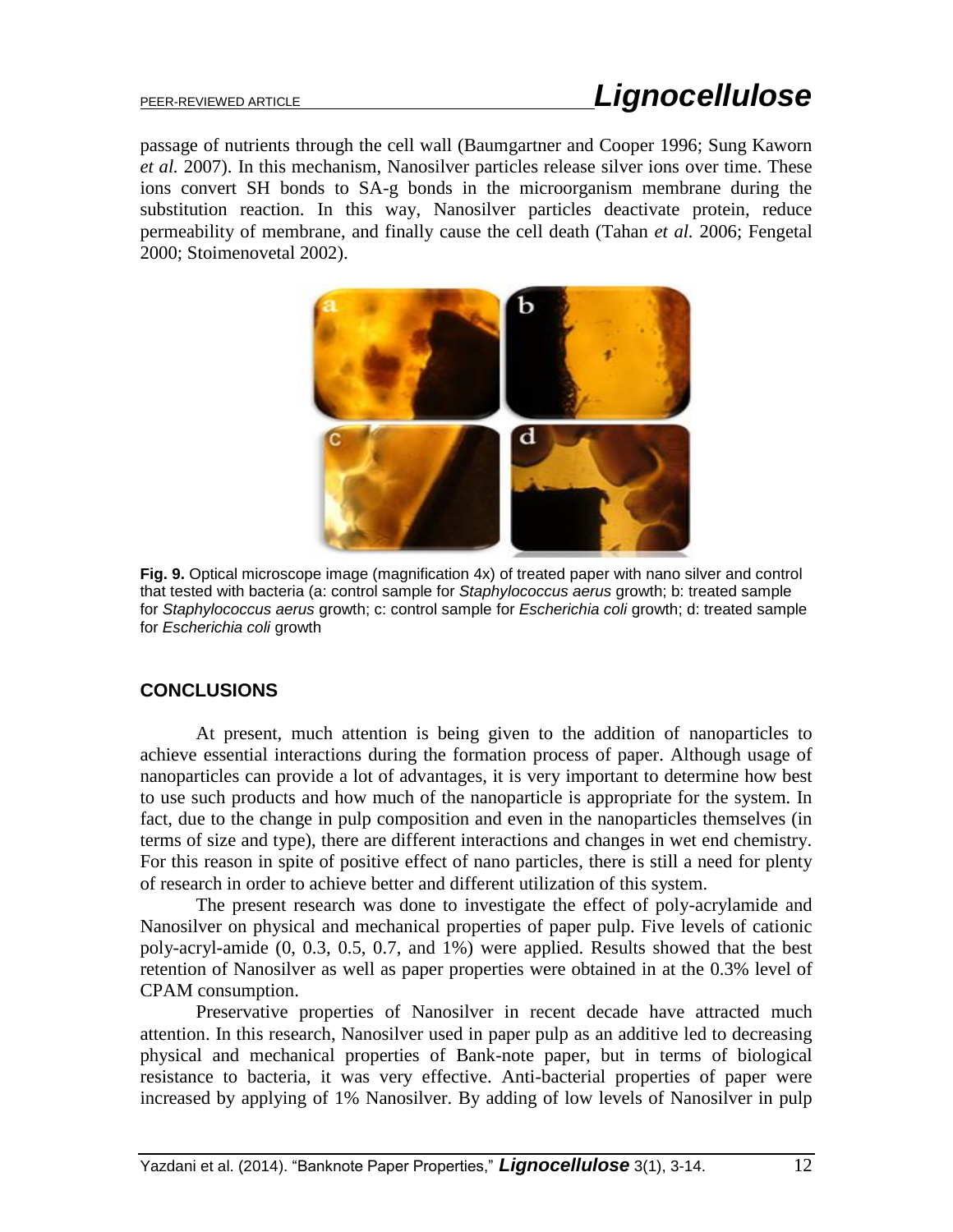suspension and then applying supplemental refining of the fiber furnish, both antibacterial and mechanical properties of Bank-note paper likely will be increased.

## **REFERENCES CITED**

Abrams, B. L., and Waterman, N. G. (1972). "Dirty money," *Associ* 219, 1202-1203.

- Asadpour, G. (2010). "Nano silica cationic colloidal particles and the effect of fiber fines and filler retention characteristics of CMP pulp newsprint," Ph.D. Thesis, Department of Wood and Paper Engineering, Gorgan University of Agricultural Sciences and Natural Resources.
- Baumgartner, J. N., and Cooper, S. l. (1996). "Bacterial adhesion on polyurethane surfaces conditioned with thrombus components," *J. of Amer. Society of Artific. Internal Org.* 42(5), 476-479.
- Chen, C. Y., and Chiang, C. I. (2008). "Preparation of cotton fibers with antibacterial silver nanoparticles," *Materials Letters* 62(21-22), 3607-3609.
- Ebrahami, M. (2011). "The effects of the filler retention on the optical and strength properties of CMP pulp," Master thesis. Department of and new technologies Energy engineering, Shahid Beheshti University, Tehran.
- El-Dars, F. M., and Hassan, W. M. (2005). "A preliminiary bacterial study of Egyption paper money," *Int. J. Environ.Healt.Res*. 15(3), 235-239.
- Erfani, A. (2010). "Evaluation of the possibility of Varamin cotton and kolyber use in the production of banknotes," M.Sc. thesis*. Faculty of Agriculture and Natural Resources, Islamic Azad University Branch*.
- Feng, G. L., Chen, G. Q., Cui, F. Z., and Kim, T. N. (2000). "A mechanistic study of the antibacterial effect of silver ions on *Escherichia coli* and *Staphylococcus aureus*," *J. of Biomed Mater. Resear.* 52(4), 662-668.
- Giang, H. S., and Manolaches, S. (2004). "Plasma-enhanced deposition of silver nanoparticles onto polymer metal surfaces for the generation of antimicrobial characteristics," *J. of Appl. Polymer Sci*. 93(3), 1411-1421.
- Green, F., and Arango, R. A. (2007). "Wood protection by commercial silver formulations against eastem subterranean termites," paper prepared for the 38th annual meeting Jackson Lake Lodge, Wyoming, USA, 20-24 May, IRG secretariat, http://www.irg-wp.com.
- Haji Mirza Baba, H., Montazer, M., and Rahimi, M. K. (2011). "Evaluation of antibacterial coatings containing nano silver nylon," *Islamic Azad University Journal of Medical Sciences* 21(2), 101-107.
- Imani, R., Talaiepour, M., Dutta, J., Ghobadinezhad, M., Hemmasi, A., and Nazhad, M. (2011). "Antibacterial filter paper," *BioResources*. 6(1), 891-900.
- Kasra Kermanshahi, R. (2008). "Nano-bio-technology viewpoint of microbiology," *Isfahan University Press*.
- Kelasen, H. J. (2000). "A historical review of the use of silver in the treatment of burns: Part I, Early uses," *Burns* 26(2), 117-130.
- Lee, H. J., Yeo, S. Y., and Jeong, S. H. (2003). "Antibactrial effect of nano-sized silver collodial solution on textile fabrics," *Journal of Material Science* 38(10), 2199-2204.